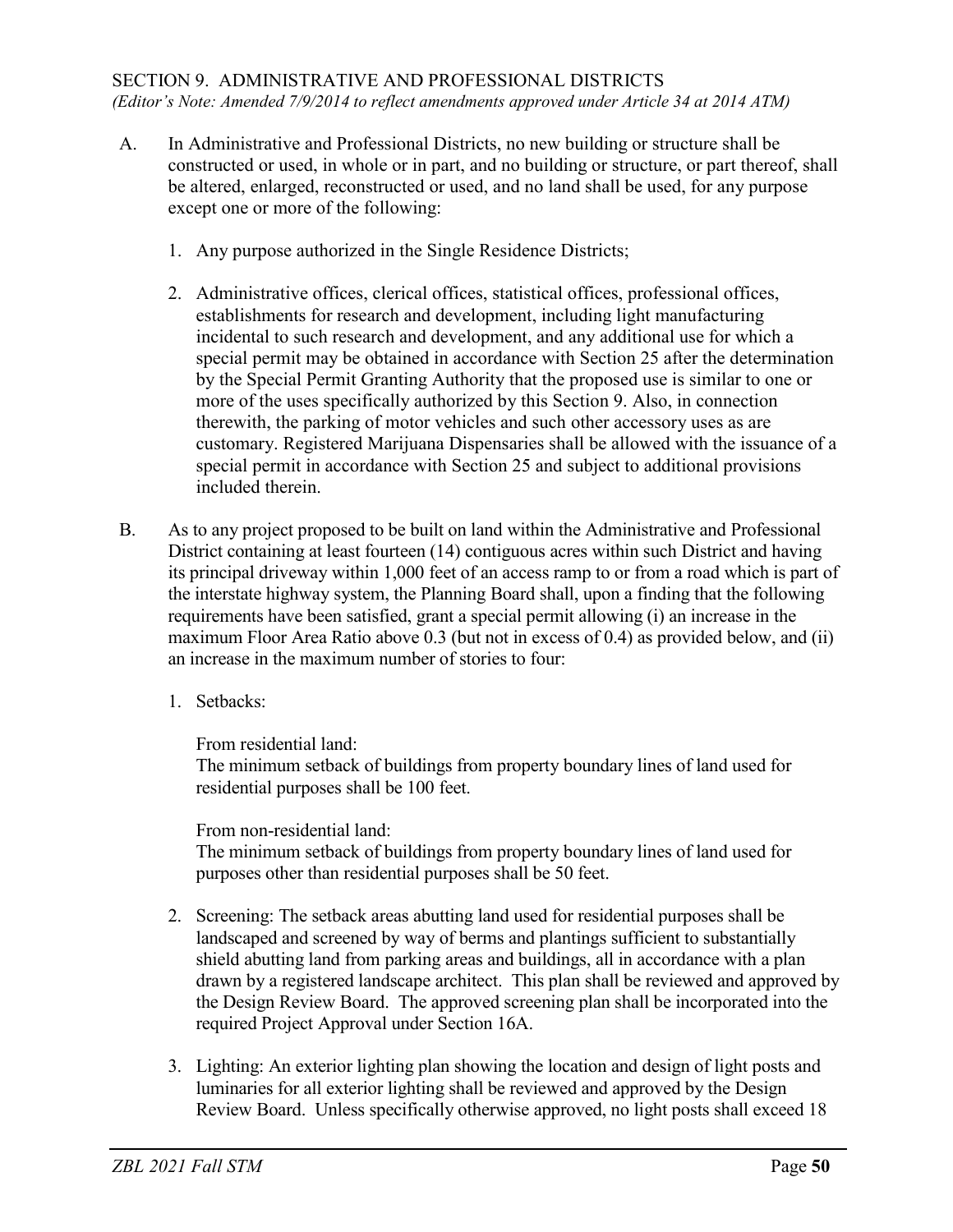feet in height from the applicable surface grade, and luminaries shall be of a type having a total cutoff of less than 90 degrees, and shall direct the light onto the site. The approved lighting plan shall be incorporated into the required Project Approval under Section 16A.

- 4. Minimum Open Space: Open space, as defined in Section 1B, shall be at least thirty percent (30%) of the lot area, and open space equal to at least fifteen percent (15%) of the lot area shall be contiguous.
- 5. Site Security: The petitioner shall present to the Planning Board a certification by the Chief of Police to the effect that the petitioner has proposed a written plan for site security, which plan has been approved by the Chief of Police.
- 6. Traffic Management: The Select Board shall have approved a Traffic Demand Management ("TDM") program. The goal of the TDM program shall be to promote the efficient management and reduction of vehicle trips to and from the site, through the use of practices that may include (but shall not be limited to) car pooling, van pooling, ride sharing, flexible/staggered work hours, four day work weeks, membership and participation in programs of a transportation management agency, shuttle services to and from public transportation, and the use of on-site services, such as food service, banking and fitness facilities for occupants of the project and their guests.

Upon a finding by the Planning Board that the proposed plan and project description (i) satisfies the foregoing requirements, and (ii) shows that the total open space exceeds thirty percent (30%) of the lot area, and (iii) shows that at least ten percent (10%) of the lot area is Enhanced Open Space (as defined below), the Planning Board shall grant a special permit allowing an increase in floor area ratio (as defined in Section 1B) above 0.30 (but in no event in excess of 0.40), as follows: there shall be allowed an increase in FAR of 0.01 for each percent of open space over thirty percent (30%). If the Planning Board is unable to make the findings described in clauses (i)-(iii) above, the Planning Board shall not issue any such special permit.

The term "Enhanced Open Space" shall mean open space that enhances the quality of the community, such as (i) so-called "fitness trails" or walking/jogging paths, that may be made available to the public for passive recreational uses, or (ii) open space that enriches the local environmental and aesthetic and visual quality of the town, such as large (in excess of one acre) wooded or other open areas that are visible from public ways, or (iii) significant areas of contiguous open space that enhance the efficient absorption and drainage of storm water. With respect to open space that is made available for use by the public, the availability of such areas to the public may be limited or otherwise regulated (such as with respect to hours of availability) in a manner that is consistent with the operation, security and management of corporate office facilities.

- C. All uses shall be subject to conformity with the following requirements:
	- 1. No building or other structure shall be erected or placed on a lot containing less than forty thousand (40,000) square feet in area.